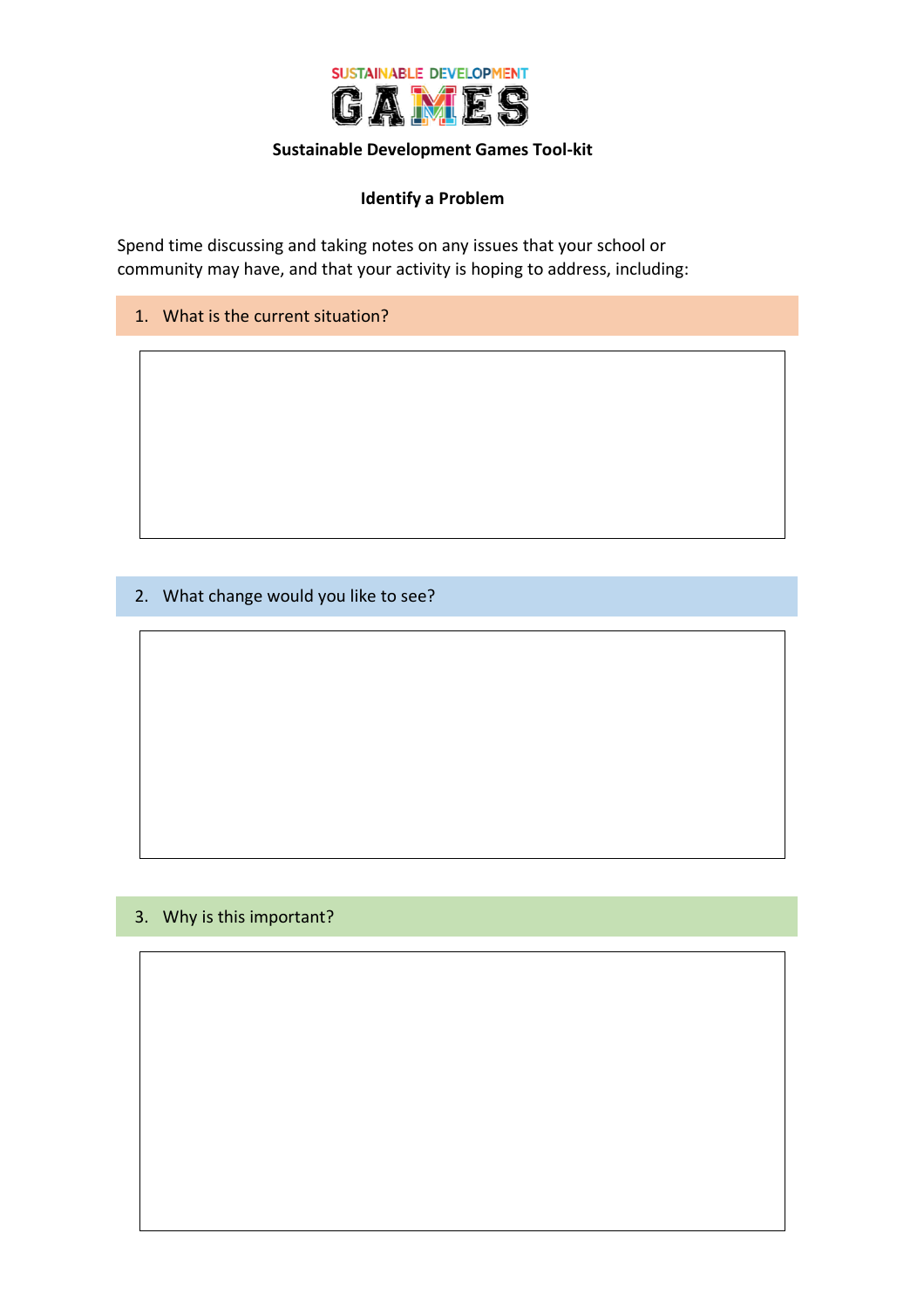

4. Who will your project benefit?

5. Who will help you to implement your activity?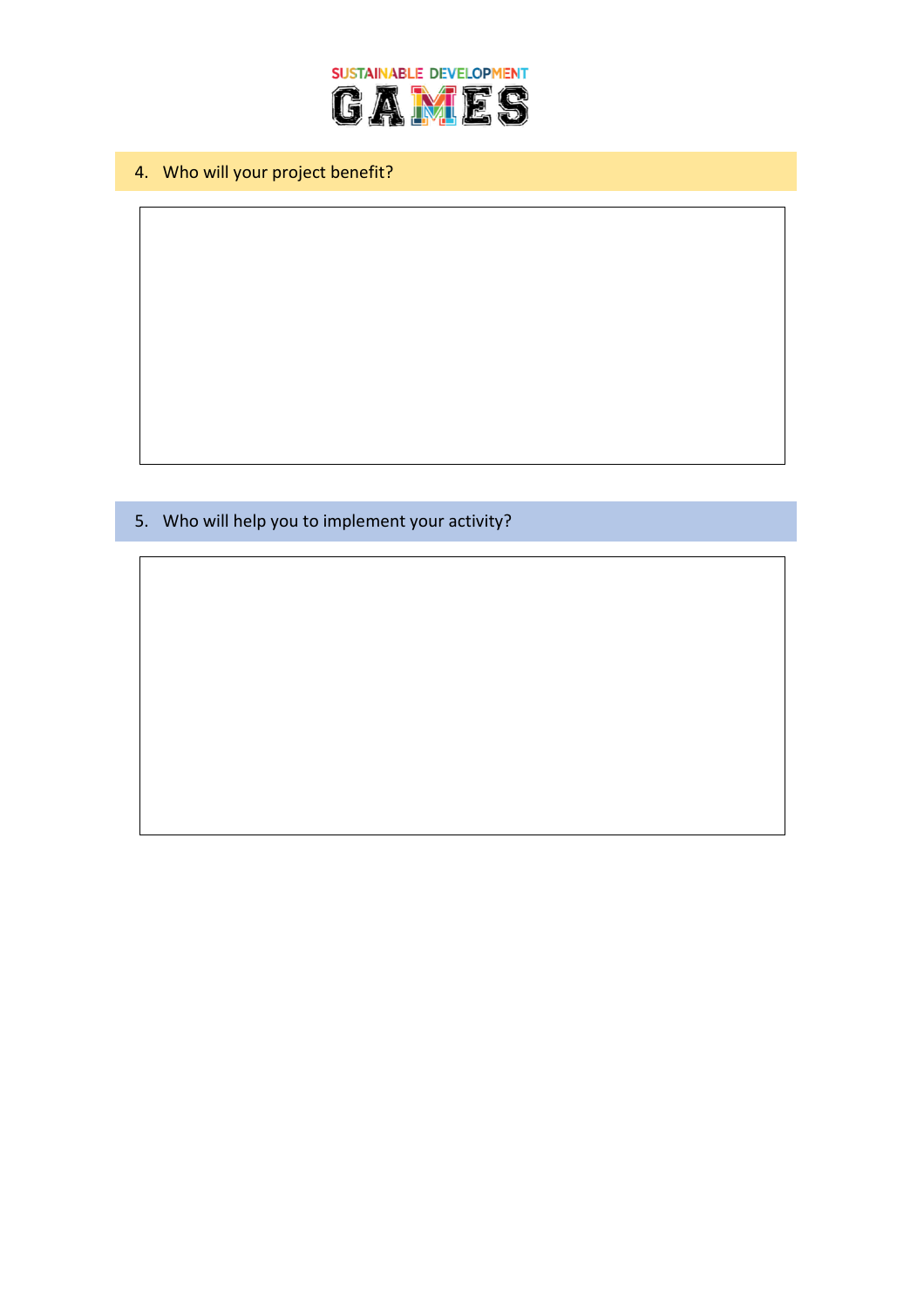

### **Aligning your Initiative with the Sustainable Development Goals**

Which of the UN Sustainable Development Goals does your initiative align with?



Consider the sport and development activity you are currently wo planning, as identified in the previous step.

Reflect on the SDG's you wish to align this initiative with, and why they are relevant.

Each SDG has a series of specific targets - find out more by clicking the image above and visiting the [UN Website](https://www.un.org/sustainabledevelopment/sustainable-development-goals/)

#### SDG Priority 1 and targets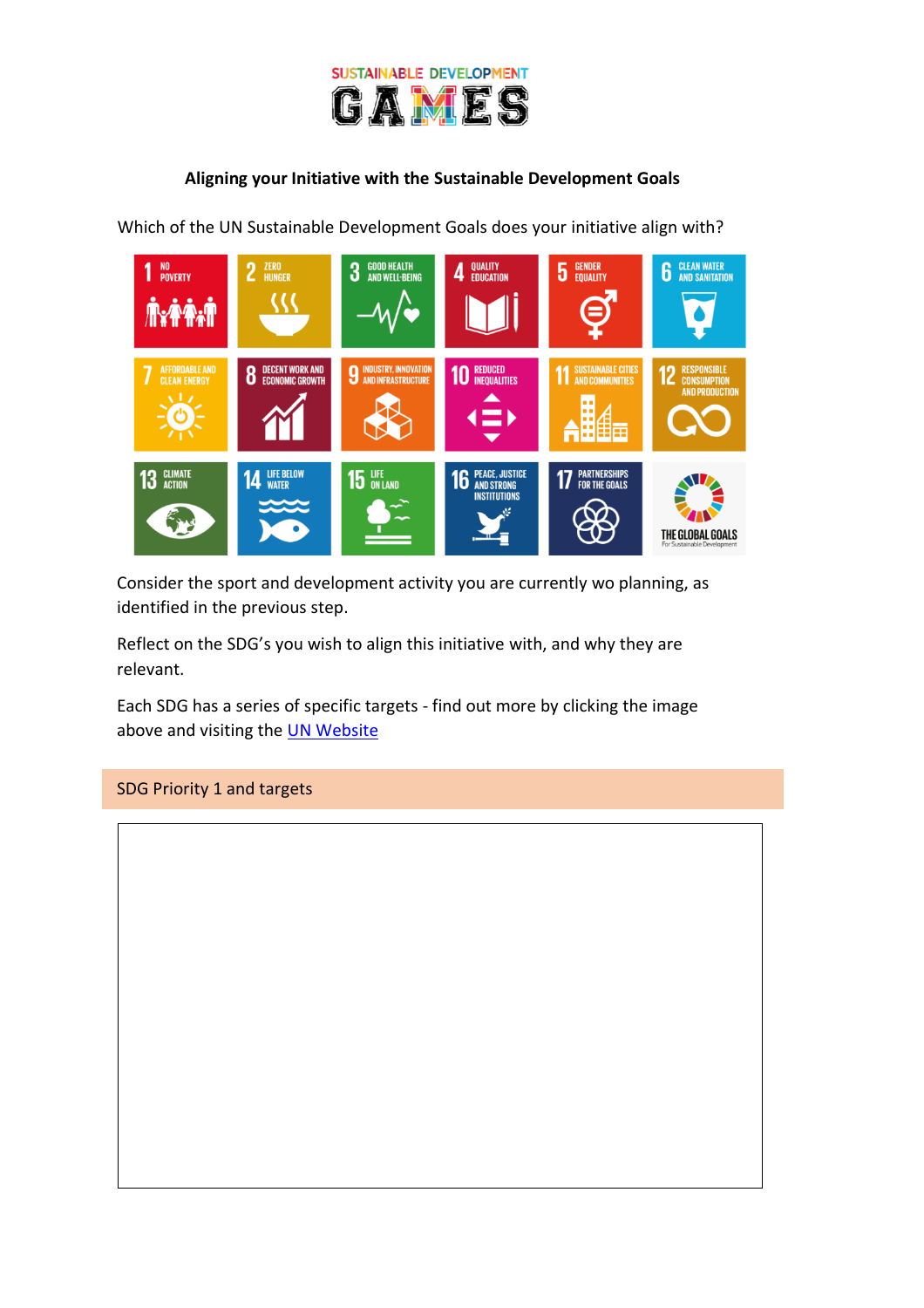

SDG Priority 2 and targets

SDG Priority 3 and targets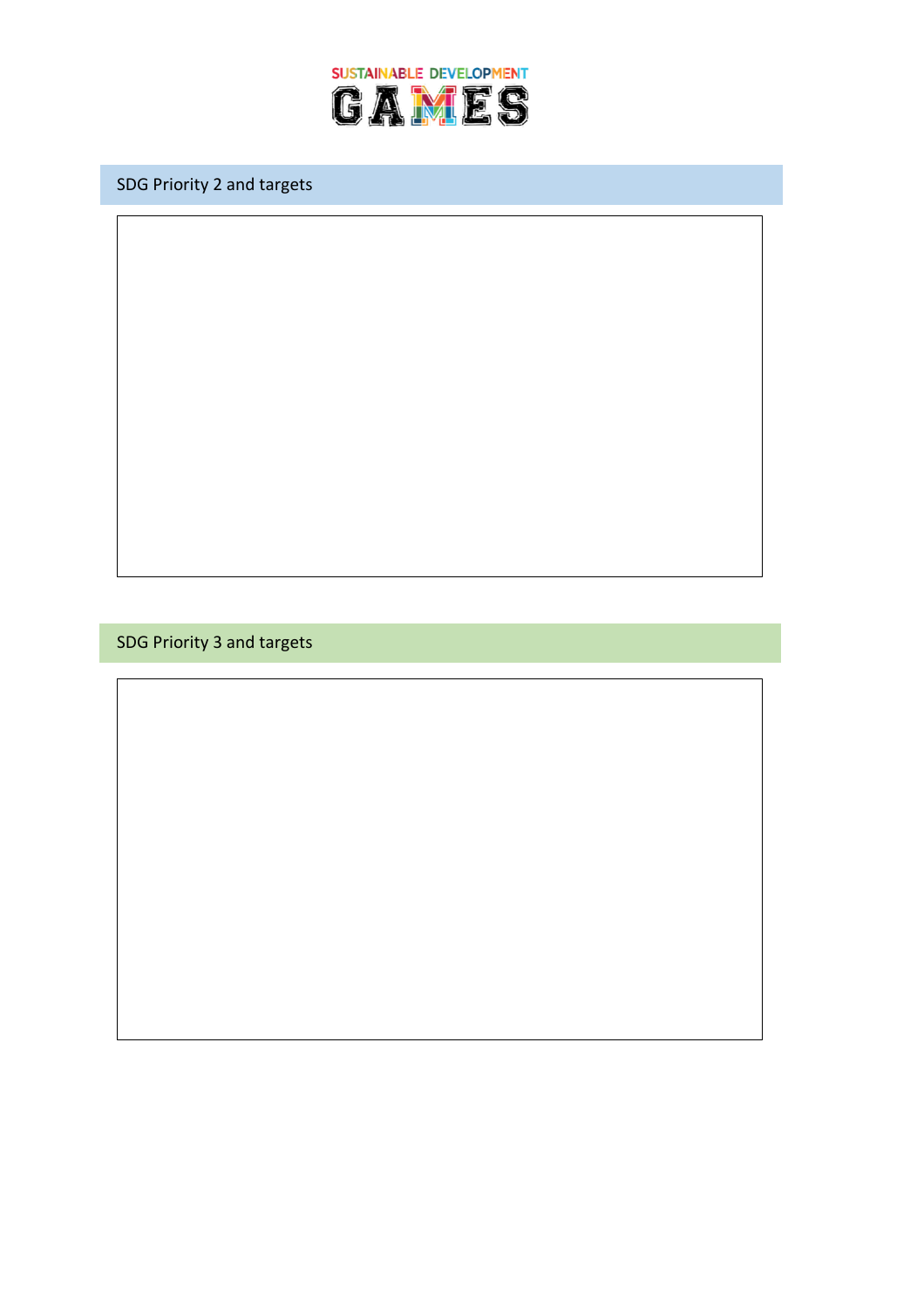

### **Designing Activities that Make a Difference**

### 1. Design Activities

Identify activities that can raise awareness or have an impact in your community.

#### 2. Set Goals

What specific goals do you want to achieve? What does success look like?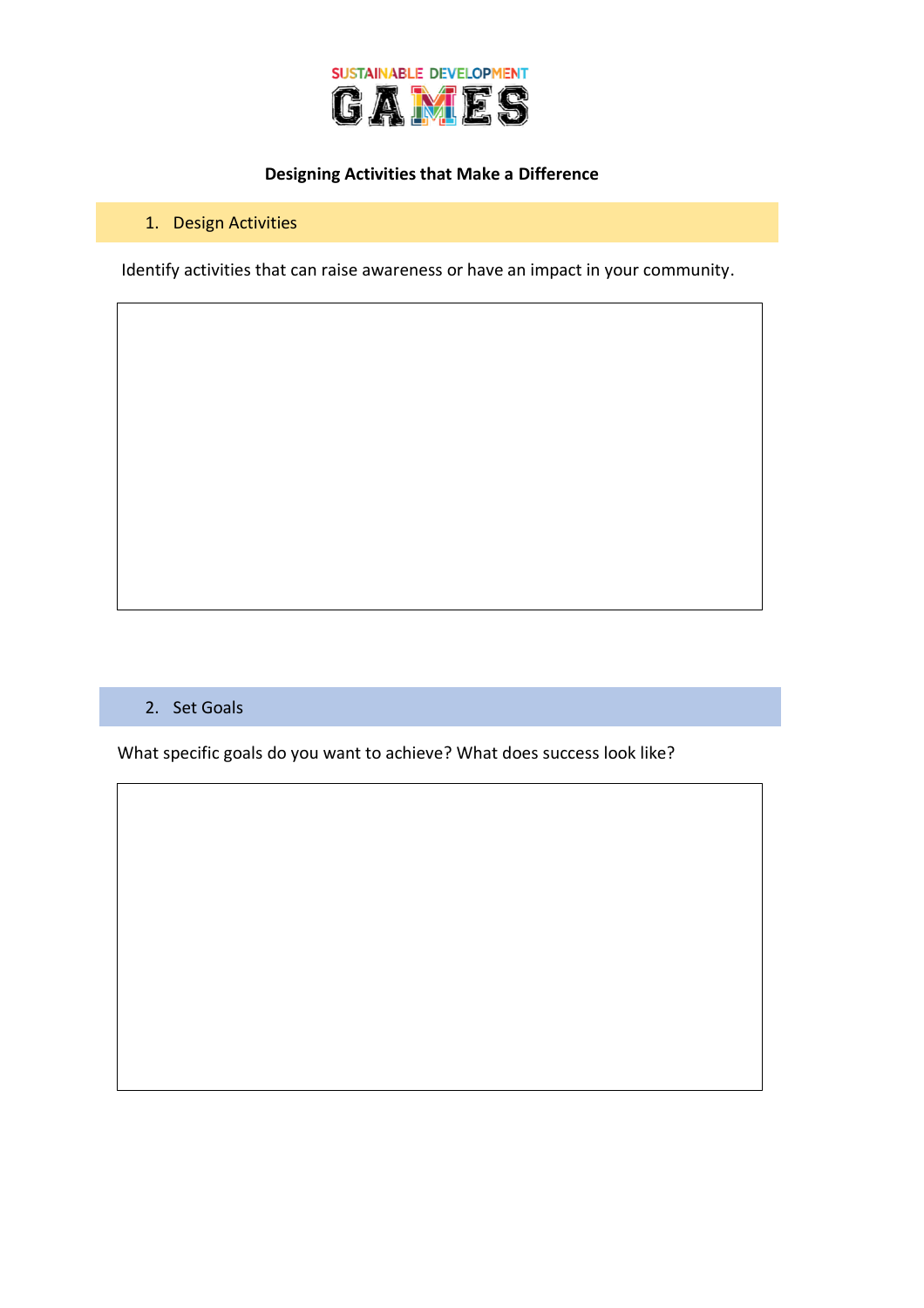

# 3. Strategies for Success

Outline the strategies to help you achieve your goals. What do you need to get there?

### 4. Roles and Responsibilities

Using your goals and strategies, assign roles and responsibilities to each group member.

| Name | Role | <b>Main Responsibilities</b> |
|------|------|------------------------------|
|      |      |                              |
|      |      |                              |
|      |      |                              |
|      |      |                              |
|      |      |                              |
|      |      |                              |
|      |      |                              |
|      |      |                              |